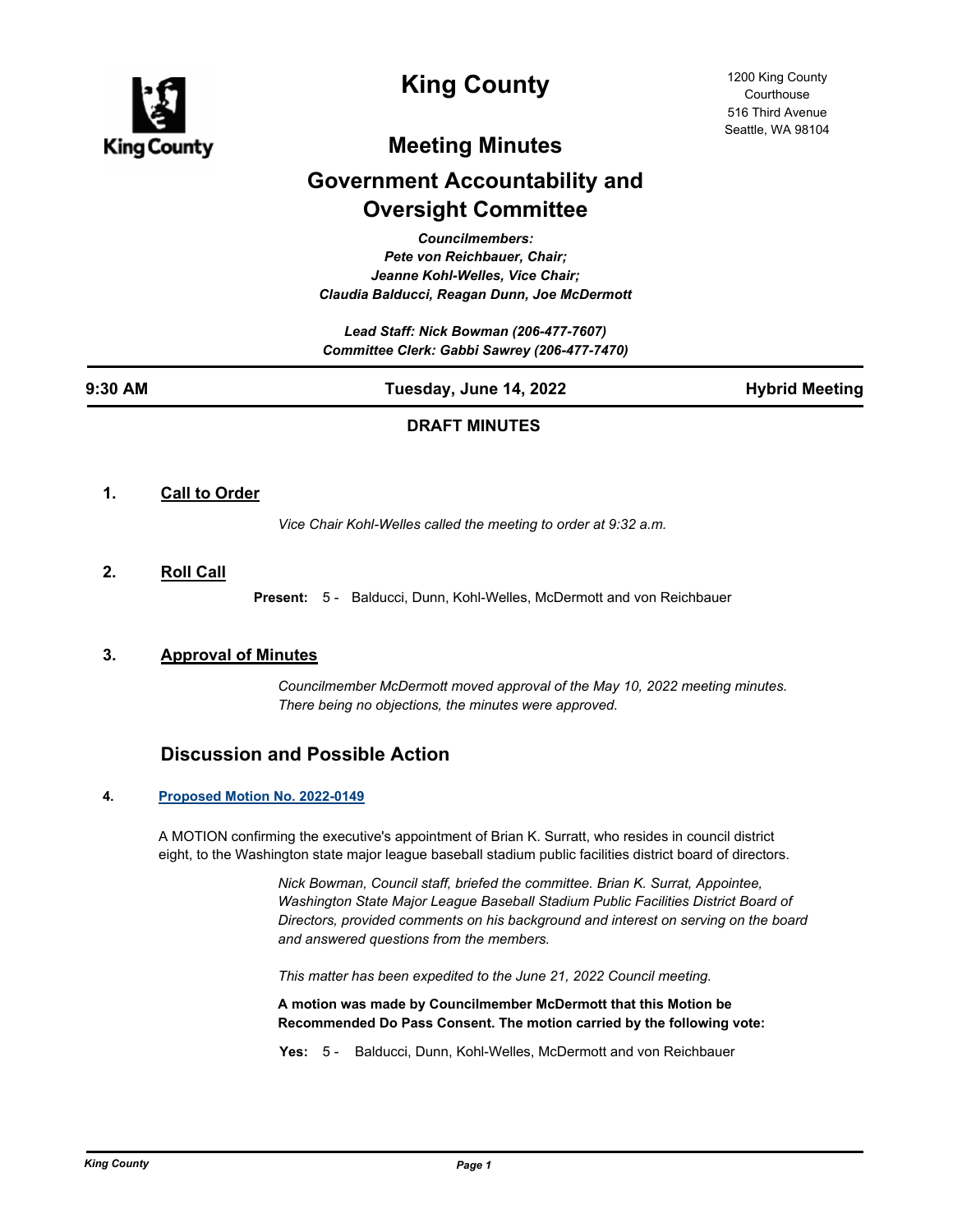## **Briefing**

### **5. [Briefing No. 2022-B0075](http://kingcounty.legistar.com/gateway.aspx?m=l&id=/matter.aspx?key=23156)**

Department of Community and Human Services' Veterans Program General Update and COVID Response

> *Leon Richardson, Director, Adult Services Division, Department of Community and Human Services, briefed the committee via a PowerPoint presentation and answered questions from the members.*

#### **This matter was Presented**

#### **6. [Briefing No. 2022-B0076](http://kingcounty.legistar.com/gateway.aspx?m=l&id=/matter.aspx?key=23157)**

Auditor's Office: Sheriff's Office Data Shows Racial Disparities, Potential for Alternative Policing

*Brooke Leary, Law Enforcement Audit Manager, King County Auditor's Office, Brian Crist, Management Auditor, King County Auditor's Office, and Peter Heineccius, Principal Management Auditor, King County Auditor's Office, briefed the committee via a PowerPoint presentation and answered questions from the members.*

#### **This matter was Presented**

### **7. [Briefing No. 2022-B0077](http://kingcounty.legistar.com/gateway.aspx?m=l&id=/matter.aspx?key=23158)**

Auditor's Office: Sheriff's Office Traffic Enforcement: Strategies Needed to Achieve Goals

*Brooke Leary, Law Enforcement Audit Manager, King County Auditor's Office, Justin Anderson, Principal Management Auditor, King County Auditor's Office, and Grant Dailey, Management Auditor, King County Auditor's Office, briefed the committee via a PowerPoint presentation and answered questions from the members. Patti Cole-Tindall, Sheriff, King County Sheriff's Office, also addressed the committee and answered questions from the members.*

### **This matter was Presented**

## **Other Business**

*There was no other business to come before the committee.*